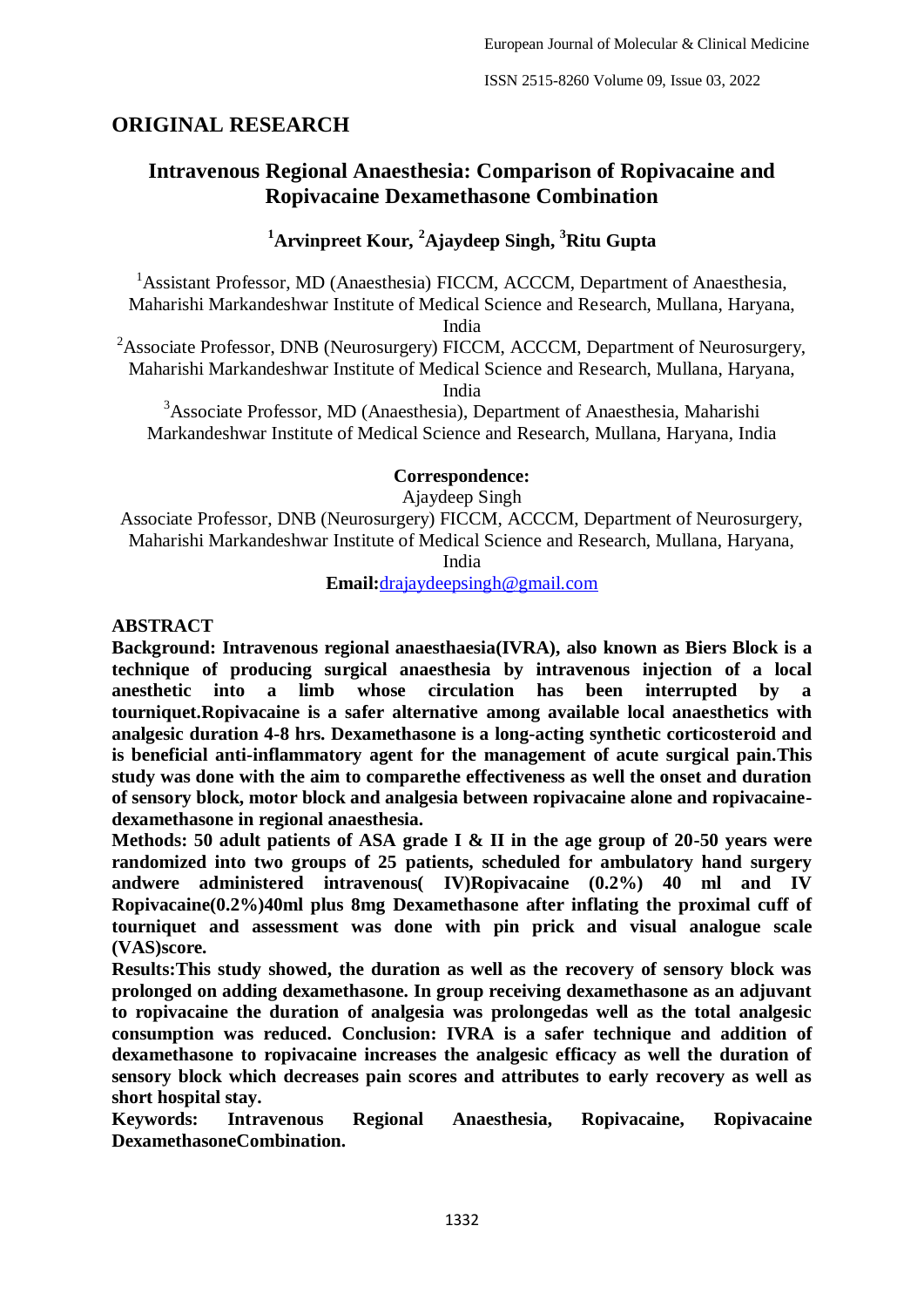## **INTRODUCTION**

Intravenous regional anaesthesia has rapid onsetandwith a low incidence of side effects.<sup>[1]</sup>The mechanism of action is not clear and factors like ischemia, acidosis, hypothermia, and asphyxia play a vital role.<sup>[2]</sup> The ideal drug for IVRA should have rapid onset of action, reduced dose, prolonged analgesia after removal of tourniquet and wide safety margin.Local anesthetics are used commonly in this method; also, adjuvant drugs are used to increase the quality of the block .<sup>[3]</sup>Ropivacaine is a newamide local anestheticwith less central nervous system (CNS) and cardiovascular system (CVS) toxicity being a pure S-enantiomer.<sup>[4]</sup> Dexamethasone is a potentlong acting synthetic corticosteroid which can reduce acute inflammation induced by tissue injury causingsurgical pain.

## **AIMS AND OBJECTIVES**

- To study the effectiveness of ropivacaine alone versus ropivacaine-dexamethasone in intravenous regional anaesthesia.
- To compare the onset and duration of sensory block, motor block and analgesia between ropivacaine alone and ropivacaine-dexamethasone in regional anaesthesia.

### **MATERIALS AND METHODS**

The study was approved by the ethical committee of the Sher-e- Kashmir institute of medical sciences, Soura. A written consent was obtained from the entire subject included in the study.A total number of 50 patients of ASA physical status I and II aged 20 to 50 years undergoingambulatory hand surgery were taken.The patients were randomly divided into two groups of 25 each. The allocation sequence was generated by systematic random sampling. Group A (control): Patientsreceived 40 ml of 0.2% ropivacaine. Group B (study): Patients in this group received 40 ml of 0.2% ropivacaine and 8mg dexamethasone. The patients were evaluated clinically, and investigations were done before surgery.In the operation theatre,all the equipment and drugs needed for resuscitation were kept available before administration of intravenous regional anaesthesia and the tourniquet was checked for any leaks before application. On receiving the patient in the operating room, all standard monitoring including non-invasive blood pressure, electrocardiogram and peripheral oxygen saturation monitoring were started and intravenous access was established using 18-gaugecannula in the nonsurgical arm.An intravenous infusion of ringer lactate was started, and 1 mg midazolam was given intravenously as premedication. A 22-gauge cannula was inserted in the operative arm as distally as possible. The operative arm was elevated for 2 minutes and then exsanguinated using an Esmarch bandage. Two tourniquets were applied on the arm with generous layers of padding, ensuring that no wrinkles were formed, and the tourniquet edges did not touch the skin. The proximal cuff was inflated to 50mmHg above systolic arterial pressure. After confirming the absence of a palpable radial pulse, the solution was injected slowly over 90 seconds.After onset of sensory and motor block, the distal cuff was inflated to 250mmHg and the proximal cuff was released. Time at inflation of tourniquet and drug administration was noted. The tourniquet was not deflated before 30 minutes and was not inflated for more than 90 minutes. Sensory block was assessed by pinprick test using 22-gauge sterile hypodermic needle every minute after injection of drug and after tourniquet deflation. Onset of sensory block was taken as time from injection of drug until sensory block was achieved in all dermatomes.Motor block was assessed by asking the patient to flex and extend the wrist and fingers every minute after administration of drug and alter deflation of tourniquet. Complete motor block was taken when no voluntary movement were possible. Onset of motor block was taken as time from injection of drug till complete motor block was achieved. Duration of sensory block was taken as the time interval from cessation of pinprick sensation in all dermatomes until the return of pinprick sensation.Duration of motor block was taken as the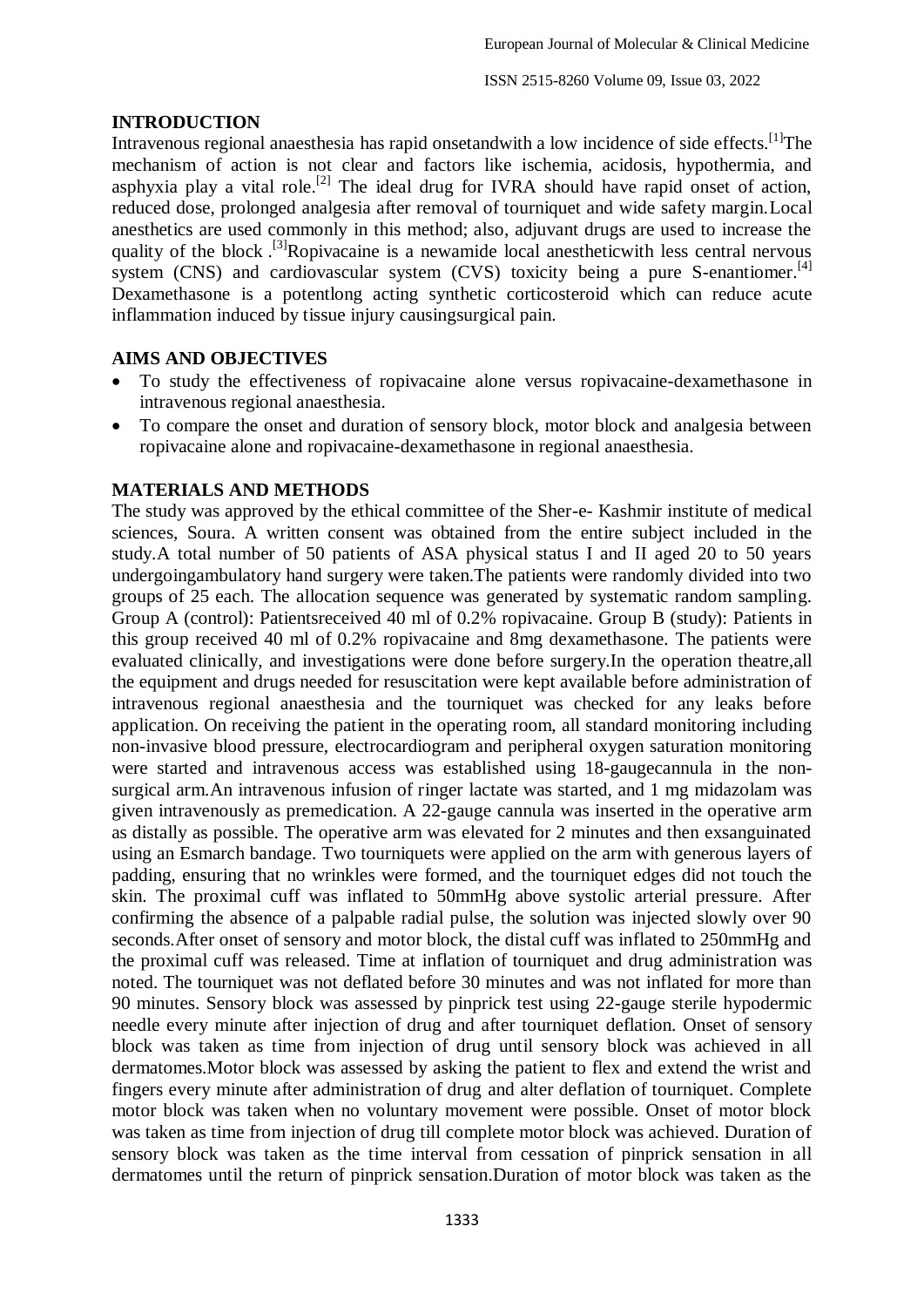time interval from cessation of finger and wrist movements until the return of these movements.Recovery time of sensory block (time from tourniquet deflation to the recovery of pain in all dermatomes determined by pinprick test) and recovery time of motor block (time from tourniquet deflation to the movement of fingers) were to be noted. Pain was assessed intraoperatively and for 2 hours postoperatively using the visual analogue scale (VAS) where a score of 0 was given for no pain and 10 for worst pain imaginable. Time to the request for first analgesic after tourniquet deflation and total analgesic consumption in 24 hours were noted in all patients. Number of patients requiring rescue medication (diclofenac 50mg) was recorded in both groups.

Statistical Methods: The recorded data was compiled and entered in a spreadsheet (Microsoft Excel) and then exported to data editor of SPSS Version 20.0 (SPSS Inc., Chicago, Illinois, USA). Continuous variables were summarized in the form of means and standard deviations and categorical variables were expressed as frequencies and percentages. Graphically the data was presented by bar diagrams. Student's independent t-test was employed for comparing continuous variables. Chi-square test or Fisher's exact test, whichever appropriate, was applied for comparing categorical variables. A P-value of less than 0.05 was considered statistically significant. All P-values were two tailed.

### **RESULTS**

In this study, the two groups showed no statistically significant difference in age with a pvalue 0.714. The gender distribution in between the two groups was 56% males and 44% females in study group whereas in control group the gender distribution was 60% males and 40% females with a preponderance of males in both groups.**Table 1** shows the age distribution of the group.

The mean duration of surgery in both the groups was comparable as evident from **Table 2**and the tourniquet was kept inflated for 54.4 min in study group and 53.3 min in control group.

| ີ<br>Age (years)      | <b>Study Group</b>       |          | <b>Control Group</b>     |         |                |
|-----------------------|--------------------------|----------|--------------------------|---------|----------------|
|                       | No.                      | $\%$ age | No.                      | $%$ age | <b>P-value</b> |
| 20-34                 |                          | 36       |                          | 32      |                |
| 35-49                 | 11                       | 44       | 10                       | 40      |                |
| $\geq 50$             |                          | 20       |                          | 28      | 0.714          |
| <b>Total</b>          | 25                       | 100      | 25                       | 100     |                |
| $Mean \pm SD$ (Range) | $38.5 \pm 10.83$ (20-56) |          | $39.7 \pm 11.37$ (20-60) |         |                |

|  | Table 1: Age distribution of the group |  |  |
|--|----------------------------------------|--|--|
|  |                                        |  |  |

| Table 2: Showing duration of surgery (min) between two groups |  |  |  |
|---------------------------------------------------------------|--|--|--|
|                                                               |  |  |  |

| Group   | <b>Mean</b> | <b>SD</b> | <b>Std. Error</b> | <b>Range</b> | <b>P-value</b> |
|---------|-------------|-----------|-------------------|--------------|----------------|
| Study   | 46.9        | 11.32     | 2.26              | 28-65        | 0.605          |
| Control | 45.3        | 9.78      | . 96              | $25 - 60$    |                |

The comparison based on the onset of sensory block and onset of motor block asshown in tablewas insignificant however while comparing duration of sensory block and motor block it was seen that the duration of sensory block was prolonged on adding dexamethasone to Ropivacaine in IVRA.The mean onset of sensory block in study group was 3.0(minutes) and 3.3(minutes) in control group which was comparable. The difference was statistically insignificant (P value 0.240).The mean duration of onset of motor block in study group was 4.1(minutes) and 4.5(minutes) in control group (Table 5). The difference was statistically insignificant (P value 0.262).According to the study the mean duration of sensory block in study group was 60.5 (minutes) and that in control group was 52.6 (minutes) which was statistically **significant** (P value 0.009). The mean duration of motor block was 53.7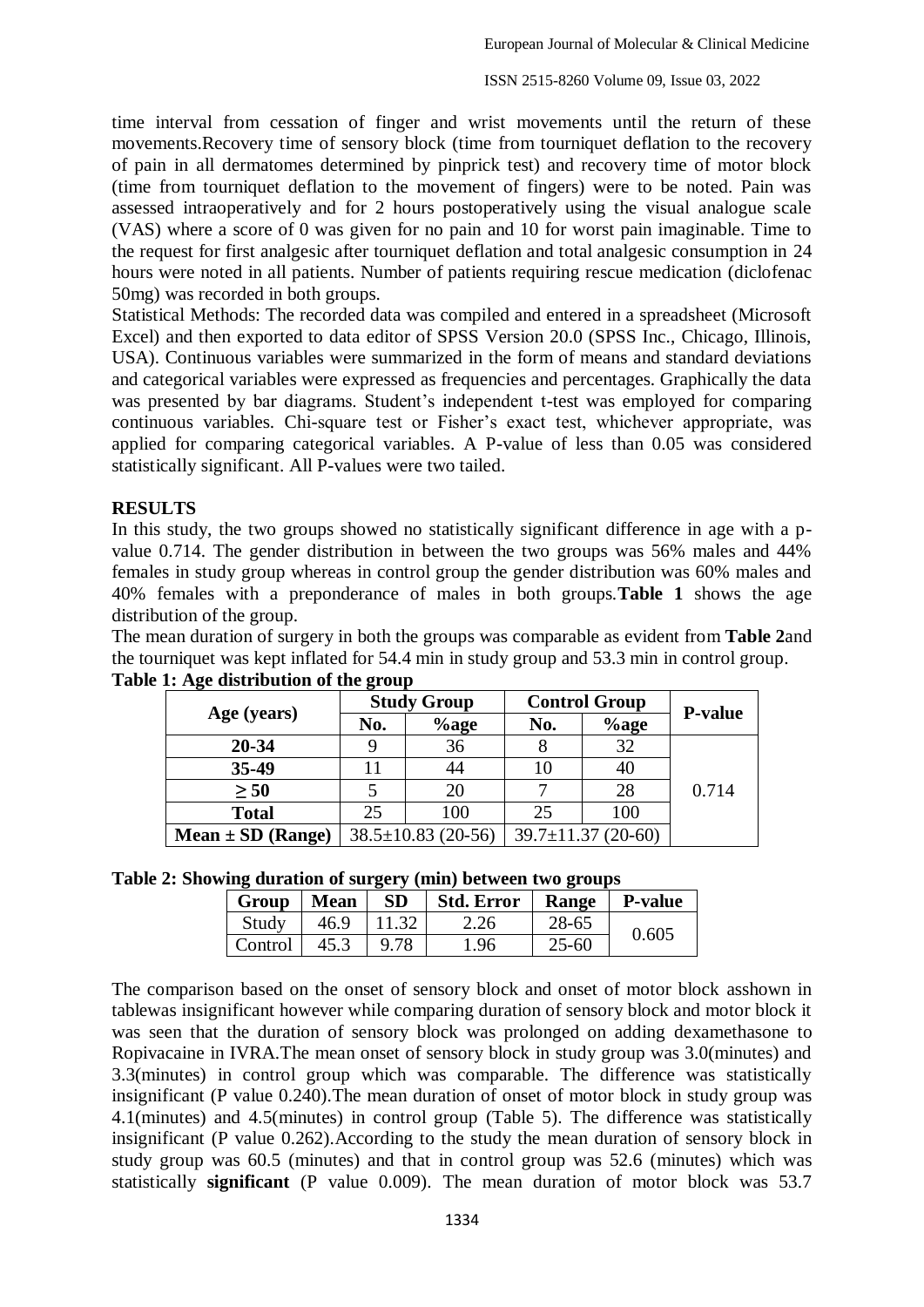ISSN 2515-8260 Volume 09, Issue 03, 2022

(minutes) in study group and 52.4 (minutes) in control group which was also statistically insignificant (P value 0.642).

Most important that themean recovery time of sensory block in study group was 5.6 (minutes) and 4.1 (minutes) in control group which was statistically **significant** (P value 0.009) as shown in **Table3**.

**Table 3: Showing recovery time of sensory block (min) between two groups**

| -       |                                                    |           |                   |         | $\overline{\phantom{0}}$ |  |  |  |
|---------|----------------------------------------------------|-----------|-------------------|---------|--------------------------|--|--|--|
| Group   | <b>Mean</b>                                        | <b>SD</b> | <b>Std. Error</b> | Range   | <b>P-value</b>           |  |  |  |
| Study   |                                                    |           | ).30              | 3-9     | $0.009*$                 |  |  |  |
| Control |                                                    |           |                   | $0 - 8$ |                          |  |  |  |
| $\sim$  | $ -$<br>$-1$<br>$\sim$ $\sim$ $\sim$ $\sim$ $\sim$ |           |                   |         |                          |  |  |  |

\*Statistically Significant Difference (P-value<0.05)

Whereas from **Table4** the mean recovery time of motor block in study group was 4.4 (minutes) and 4.7 (minutes) in control group which was statistically insignificant (P value 0.734).

**Table 4: Showing recovery time of motor block (min) between two groups**

| $\overline{\phantom{a}}$ Group | <b>Mean</b> | <b>SD</b> | <b>Std. Error</b> | <b>Range</b> | <b>P</b> -value |
|--------------------------------|-------------|-----------|-------------------|--------------|-----------------|
| Study                          |             | 2.35      | 0.47              | $0 - 9$      | 0.734           |
| Control                        |             | 2.61      | 0.52              | $0 - 7$      |                 |

Table 5: Showing total analgesic requirement in 24 hrs between two groups(50mg DiclofenacSodiumIV)

The mean of total analgesic requirement in 24 hrs was 83.0(milligrams) in study group and 208.0(milligrams) in control group as shown in **Table 5**was statistically **significant** (P value <0.001) and isimportant finding.

**Table 5: Showing total analgesic requirement in 24 hrs between two groups (50mg Diclofenac Sodium IV)**

| Group   Mean                                |      | <b>SD</b> | <b>Std. Error</b> |           | Range   P-value |
|---------------------------------------------|------|-----------|-------------------|-----------|-----------------|
| Study                                       | 83.0 | 64.29     | 12.86             | $0 - 250$ | $< 0.001*$      |
| $\vert$ Control $\vert$ 208.0 $\vert$ 92.06 |      |           | 18.41             | 50-350    |                 |

\*Statistically Significant Difference (P-value<0.05)

In our study the recovery time of motor block showed no significant difference between the two groups.The patients receiving dexamethasone as an adjuvant had longer periods of subjective comfort thereby requesting for first dose of analgesia later than those in whom dexamethasone was not added hence showing a statistically significant difference with a pvalue of 0.036 as evident from the **Table 6.**

**Table 6: Showing time to request for first analgesic (min) between two groups.**

| 261.0<br>90.39<br>120-420<br>18.08<br>Study<br>$0.036*$ | Group   | <b>Mean</b> | <b>SD</b> | <b>Std. Error</b> | Range  | <b>P-value</b> |
|---------------------------------------------------------|---------|-------------|-----------|-------------------|--------|----------------|
|                                                         |         |             |           |                   |        |                |
|                                                         | Control | 201.6       | 103.85    | 70 77             | 15-330 |                |

\*Statistically Significant Difference (P-value<0.05)

The total analgesic consumption in 24 hrs was also decreased by adding dexamethasone to Ropivacaine and the patients in study group consumedanalgesic 50mg of diclofenac less than control group which is 83.0mg and 208.0 mg in other groups respectively and the difference between the two was statistically significant ( $p$  value < 0.001)

### **DISCUSSION**

The concept behind regional anesthesia is that pain is conveyed by the nerve fibres which are amenable to interruption anywhere along their pathway. Intravenous regional anaesthesia is a safe, simple to administer and effective method of providing anaesthesia for surgery on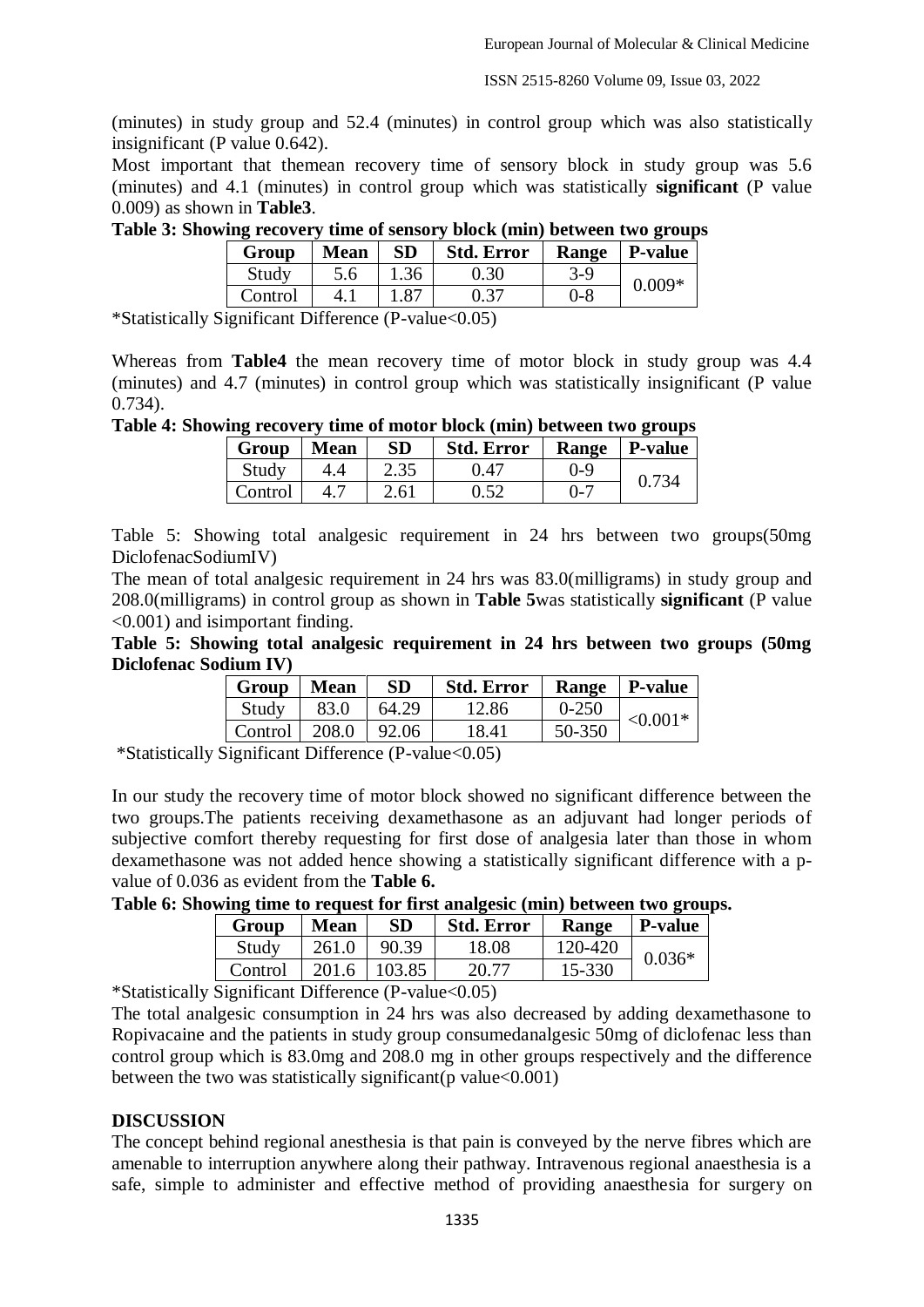extremities. It is ideal for short procedures on an ambulatory basis. Lidocaine, the most often used local anaesthetic for IVRA has a relatively short duration of action which may affect the duration of intraoperative and post tourniquet release analgesia and tourniquet tolerance.<sup>[5]</sup>Theoretically it would be beneficial to use a long acting drug such as bupivacaine, but it is considered too risky for IVRA because it binds too tightly to myocardium sodium channels and may lead to irreversible cardiac arrest if it escapes into the systemic circulation.<sup>[16]</sup>Ropivacaine has a similar duration of action as that of bupivacaine, but with less depression of cardiac conduction presumably because it is a pure S-enantiomer.<sup>[5]</sup> Many studies have shown that local steroid application can have an analgesic effect, although the results are not consistent.<sup>[7]</sup>Acute inflammation from tissue injury has an important role in the formation of surgical pain, and dexamethasone may be useful for its anti-inflammatory effect.<sup>[7]</sup>In our study, adding dexamethasone to ropivacaine for IVRA did not affect the time to onset of either sensory or motor block. The addition of dexamethasone however increased the duration of sensory block in study group, the findings in our study correlated well to those of Niranjan Kumar,Vermaand AshutoshRanjan, in 2016,and Prashant A Biradar et al, in 2017, who also found that duration of sensory block was prolonged on use of dexamethasone as an adjuvant.<sup>[8,9]</sup>After tourniquet release, however, motor and sensory block recovery times were longer in study group compared with the control group. The recovery time of sensory block was prolonged by adding dexamethasone and our findings were similar to what Amin Anka et al, in 2012, found use of dexamethasone as an adjuvant.<sup>[10]</sup> The duration of analgesia in patients receiving dexamethasone as adjuvant was prolonged compared to patients receiving ropivacaine alone as was assessed postoperatively using VAS scale. Addition of dexamethasone to intra venous regional anaesthesia also decreased the total analgesic consumption in 24 hrs postoperatively. This finding of ours can be attributed to the antiinflammatory potential of dexamethasone which has been seen in theory to provide surgical analgesia. So, in conclusion, prolonged duration of sensory block, prolonged recovery of sensory block and prolonged duration of analgesia makes dexamethasone an effective adjuvant in intravenous regional anaesthesia.Dexamethasone is 25 times more potent than cortisol and has shown significant analgesic effect for extraction of third molarteeth,<sup>[11]</sup>haemorrhoidectomy,<sup>[12]</sup>tonsillectomy,<sup>[13]</sup>laparoscopiccholecystectomy,<sup>[14]</sup>lumba r laminectomy,<sup>[15]</sup>axillary brachial plexus block,<sup>[16]</sup>etc. Preoperative administration of dexamethasone has been reported to reduce overall pain scores and analgesic requirements in postoperative period through both oral and intravenous routes without any adverse effects while epidural steroids are effective in treatment of low back pain. Dexamethasone microspheres have been found to prolong the block duration in animal and human studies and adding methyl prednisolone to local anesthetic increases the duration of axillary brachial block.<sup>[17-20]</sup> The main analgesic effects are by peripheral inhibition of phospholipase enzyme thereby decreasing the activity of cyclooxygenase and lipoxygenase pathways in response to inflammation. Acute inflammation induced by tissue injury plays a significant role in the genesis of surgical pain, and dexamethasone should theoretically be beneficial in the management of acute surgical pain as a result of its potent anti-inflammatory effect.<sup>[7]</sup>Hereby it can be seen that IVRA is a safe technique that does not require anatomical landmarks and though the onset of action of dexamethasone may be a little longer but it has an instantaneous analgesic effect which can be attributed to a direct membrane action rather than an antiinflammatory action.

#### **CONCLUSION**

- 1. Intravenous regional anaesthesia is effective for short procedures on distal extremities.
- 2. The duration of sensory block was prolonged on addition of dexamethasone to ropivacaine in IVRA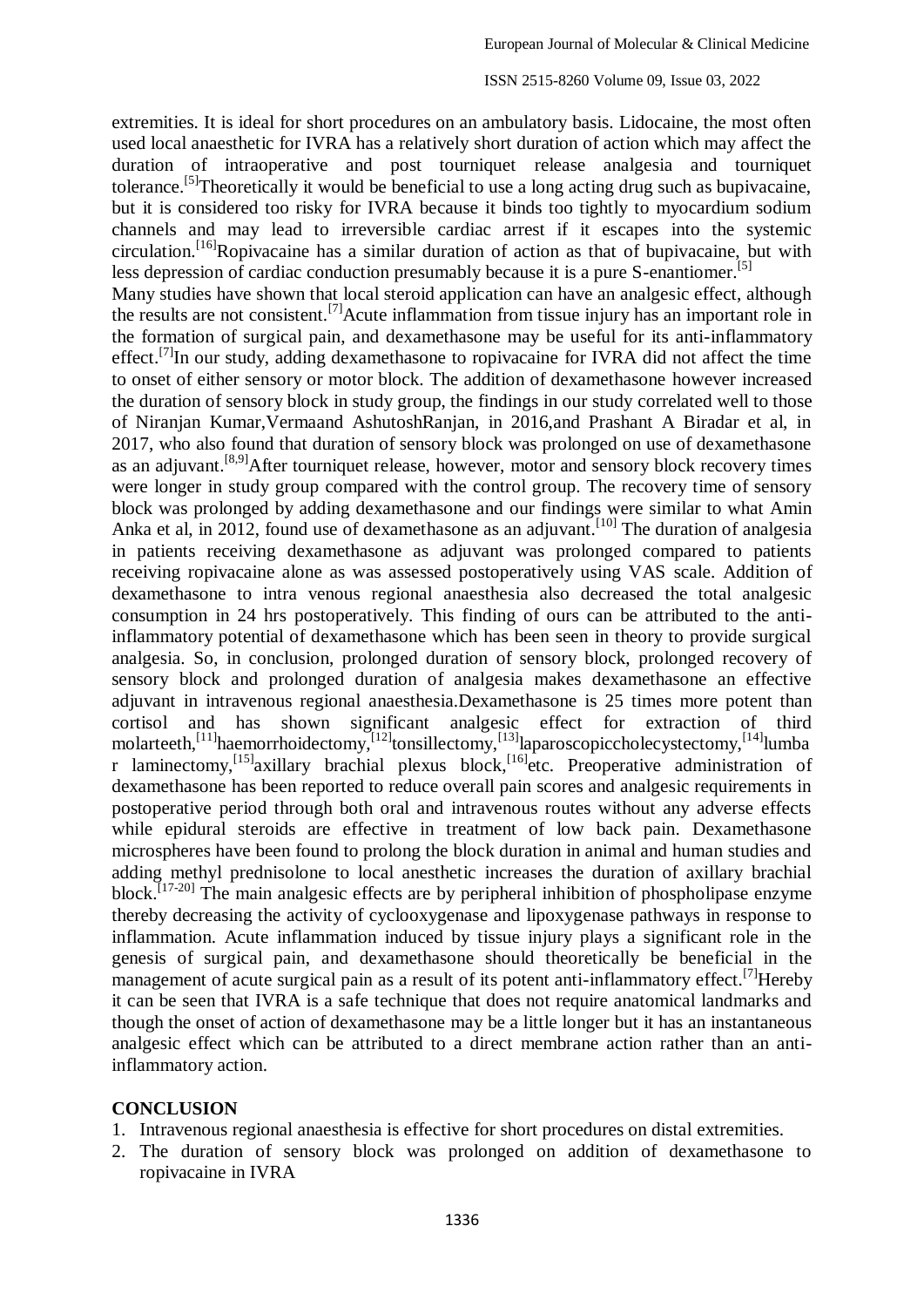- 3. The recovery time of sensory block got prolonged with the use dexamethasone as an adjuvant to ropivacaine in IVRA
- 4. Time to request for first dose of analgesic was also prolonged on adding dexamethasone to ropivacaine as compared to the group in which ropivacaine alone was used.
- 5. Total analgesic consumption was less in study group in which dexamethasone was added to ropivacaine thereby indicating decreased episodes of pain in postoperative period.
- 6. Reintroduction of a safer block which was not used now.

### **BIBLIOGRAPHY**

- 1. Raj PP. Hospital aspects of regional anaesthesia.  $1<sup>st</sup>$  ed. Chapter 1. In: Text Book of Regional Anaesthesia; 2002 May. p.3
- 2. Greenfrass R, Steele S, Morett G, Grant S, Klein S, Nielson K, Pheripheral Nerve blocks. Textbook of Regional Anaesthesia 2002: 354-356.
- 3. Mirkheshti A, Aryani MR, Shojaei P, Dabbagh A. The effect of adding magnesium sulfate to lidocaine compared with paracetamol in prevention of acute pain in hand surgery patients under intravenous regional anesthesia (IVRA). Int J Prev Med 2012; 3:616–621.
- 4. Brown BL, and Fink BR. The history of neural blockade and pain management. In: Cousins MJ, Bridenbaugh PO, editors. Neural blockade in Clinical Anesthesia and Management of Pain. 3rd ed.Philadelphia: Lippincott-Raven; 1998: 3-34.
- 5. Hartmannsgruber MW, Silverman DG, HalaszynskiTM,Bobart V, Bruil SJ, Wilkerson C, Leopke AW, Atanassoff PG. Comparison of ropivacaine 0.2% and lidocaine 0.5% for intravenous regional anaesthesia in volunteers anaesthesia analog. 1999 sep; 89(3):727- 31.
- 6. Holmes, C. McK. (1969). "The history and development of intravenous regional anaesthesia". ActaAnaesthesiologicaScandinavica(Wiley)Supplementum XXXVI: 11-18.
- 7. Simpson D, Curran MP, Oldfield V, Keating GM. Ropivacaine A review of its use in regional anaesthesia and acute pain management. Drugs 2005; 65(18):2675-717.
- 8. Wegener JT, van Ooij B, van Dijk CN, Karayeva SA, Hollmann MW, Preckel B, Stevens MF. Long-term pain and functional disability after total knee arthroplasty with and without single-injection or continuous sciatic nerve block in addition to continuous femoral nerve block: a prospective, 1-year follow-up of a randomized controlled trial. RegAnesth Pain Med. 2013;38:58–63
- 9. Vassiliou T, Müller HH, Ellert A, Wallot P, Kwee KM, Beyerle M, Eberhart L, Wulf H, Steinfeldt T. High- versus low-stimulation current threshold for axillary plexus blocks: a prospective randomized triple-blinded noninferiority trial in 205 patients. AnesthAnalg. 2013;116:247–54
- 10. Rancourt MP, Albert NT, Côté M, Létourneau DR, Bernard PM. Posterior tibial nerve sensory blockade duration prolonged by adding dexmedetomidine to ropivacaine. AnesthAnalg. 2012;115:958–62.
- 11. McDonald S. Intravenous regional anesthesia. In: Mulroy MF BC,McDonald SB, Salinas FV, editors. A Practical Approach to RegionalAnesthesia4th ed. Philadelphia, PA: Lippincott Williams & Wilkins;2009:203–209.
- 12. Dalens B Intravenous regional anaesthesia. Regional Anaesthesia in infants children and adolescents, 1995: 489-500.
- 13. Choyee A, Peng P. A systemic review of adjuncts for intravenous regional anesthesia for surgical procedures. Can J Anaesth 2002; 49:32-45.
- 14. Reiz S, Haggmark S, Johansson G, and Nath S. Cardiotoxicity of ropivacaine: a new amide local anesthetic agent. Acta Anaesthesiology Scand 1989;33:93-8.